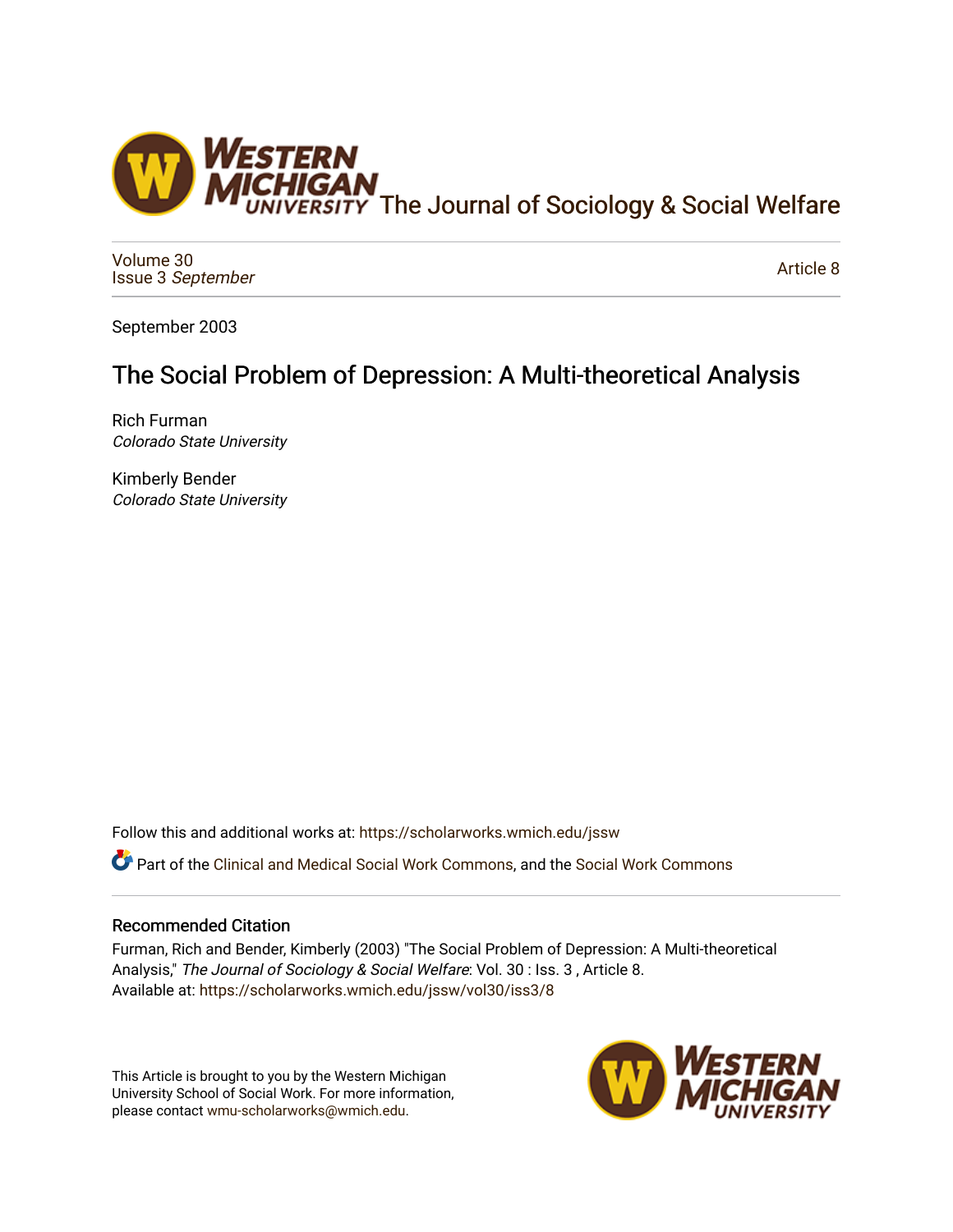# The Social Problem of Depression: **A** Multi-theoretical Analysis

RICH FURMAN KIMBERLY BENDER

Colorado State University School of Social Work

*The purpose of this paper is to discuss the social problem of depression from a multi-theoretical perspective. It explores depression through the lens of two psychologically based theories of human behavior, existential theory and cognitive theory, as well as through the vehicle of two sociological theories, Marxist theory and the theory of oppression. By understanding how each of these theories explains depression, social workers may be helped to see the complexity of treating the problem. It is the belief of the authors that social work literature, which is often dominated by reductionist, quantitativelybased research studies, has increasingly ignored theoretical explorations of key social problems such as depression, to the determent of the profession and the disciplines which inform it.*

#### Introduction

The purpose of this paper is to discuss the social problem of depression from a multi-theoretical. This work has been undertaken for several reasons. First, each of the four theories presented in this article form a piece of the puzzle for understanding depression as a psychosocial phenomenon. By understanding how each of these theories explains depression, social workers may be helped to see the complexity of treating the problem. Second, the increasing hegemony of psychiatry and privatization in the United States, through the vehicle of managed care, has led to the medicalization of many problems that often have psychosocial etiologies. Thus, other explanations to depression have received little recent interest or articulation. Third, it is the belief of these

Journal of Sociology and Social Welfare, September, 2003, Volume XXX, Number 3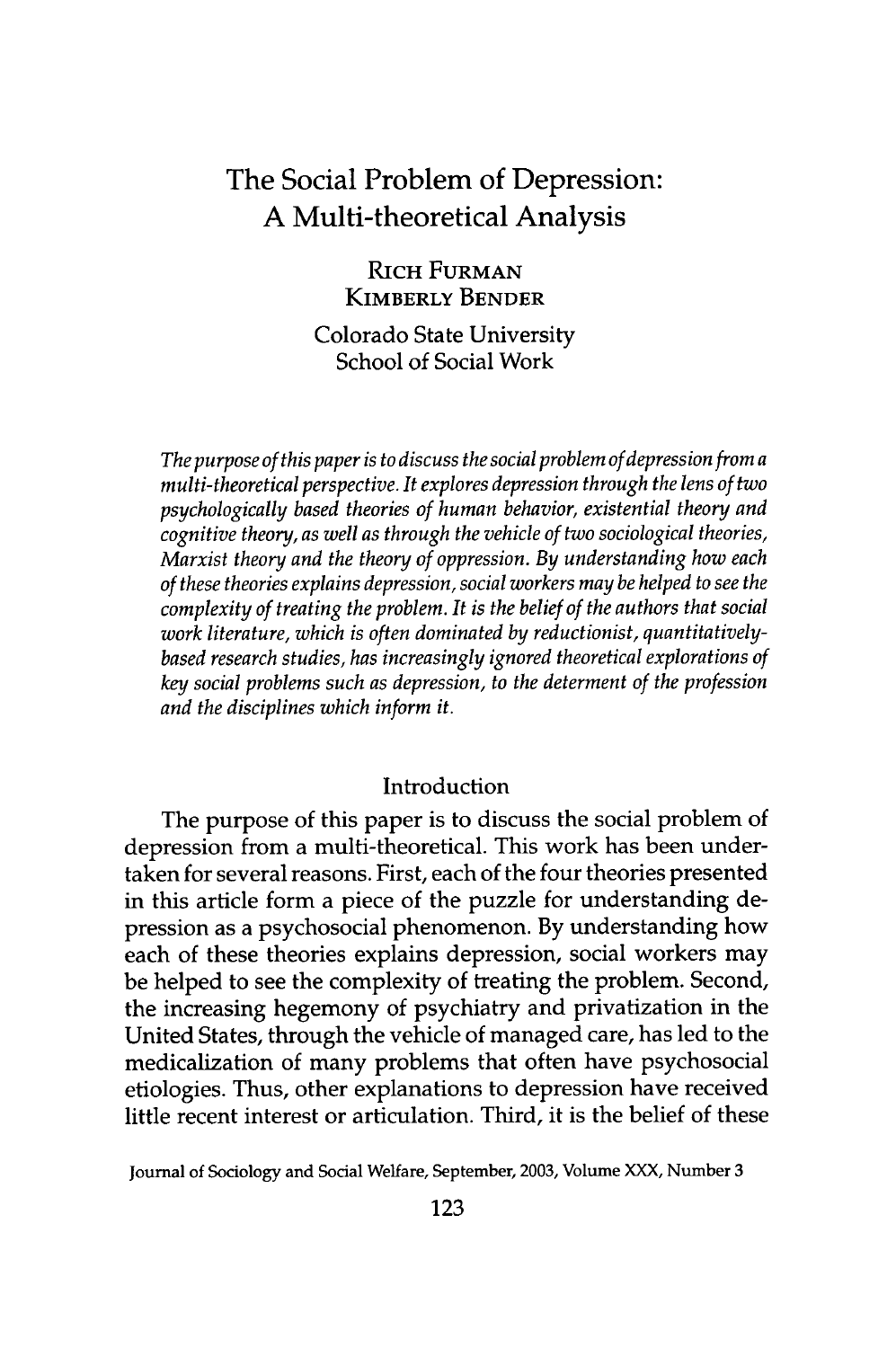authors that social work literature, which is often dominated by reductionist, quantitatively- based research studies, has increasingly ignored theoretical explorations of key social problems. This is lamentable, as theoretical scholarship has had an important place in the building of a social work knowledge base.

#### The problem of depression

Depression is so prevalent that it has been referred to as the "common cold" of mental illness (Turnbull, 1991). However, unlike the common cold, depression can be fatal, and has been referred to as the world's number one public health problem (Burns, 1980). Social awareness and concern regarding depression can be evidenced by the proliferation of self-help books written on the subject over the past decade (Carrigan, 1997; Greenberger & Padesky, 1995; Larsen, 1989; Katzenstein, 1998; Kramer, 1993; Rosen & Amador, 1996). Since depression is so prevalent, all social workers, regardless of their practice setting and specialization, must be familiar with various aspects of the syndrome.

Depression has been a social problem throughout history. The biblical tale of King Saul, and Homer's suicidal character of Ajax depict examples of major depressive disorders (Kaplan & Sadock, 1998). Depression is seen throughout history in literary and medical arenas (Goodwin & Guze, 1996).

Freud's conception of depression prevailed for the first half of the twentieth century. While the psychoanalytic view of depression is far more complex and detailed than can be presented here, the perspective stresses unresolved conflicts from the past, locked away in the unconscious, as the main determinant of the disorder. Social workers working from this perspective, the diagnostic school, sought to treat depression by helping their clients uncover and resolve repressed conflicts.

The work of Jesse Taft (1933) and the functional school of social work represented a major shift in how depressive moods and other emotional experiences were seen. Taft and the functionalists rejected the notion that emotional problems were the result of unresolved conflicts and intrapsychic pathology. For Taft (1939), emotions were to be accepted and experienced, not changed or blunted. In Taft's conception of maturity and health, the highly functioning individual is able to tolerate a high degree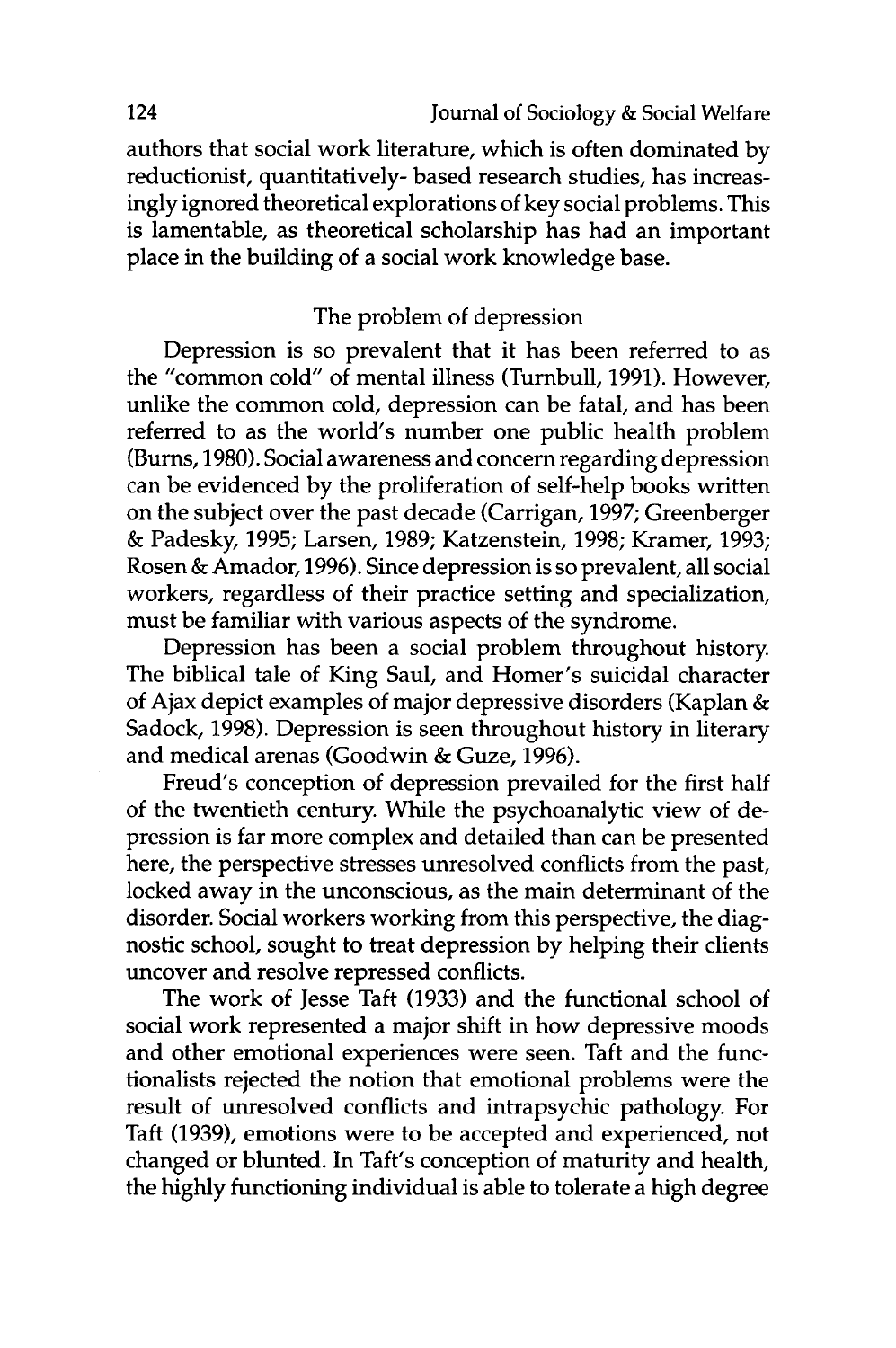of emotion without reactivity, without the need to "act them out." Ideally, emotions are to be tolerated and processed through our consciousness prior to any action.

Challenging the dominance of the diagnostic and the functional schools in the interpretation of depression was the developing medical model. With the advent of modern psychiatric medication, depression began to be seen as a medical disease. Today, the medical model stands as the dominant model for understanding and treating depression. Psychopharmacological developments, through the study of antidepressant medications and their effects on depressive symptoms, have supported the biomedical view of depression and other mental disorders. Medical research has sought to demonstrate that depression is caused **by** fluctuations in levels of neurotransmitters, which lead to the subjective experience of depression. The medical model seeks to increase levels of these neurotransmitters in an effort to decrease depressive mood. (Kaplan **&** Sadock, **1998).**

For the general United States population, Boyd and Weissman **(1983)** report that at some point in their lives, **8-12** percent of men and 20-24 percent of women will meet the diagnostic criteria for major depression. Prevalence of depression varies greatly within the population however. Egeland & Hostetter (1993) found the incidence for all types of depression within the Amish community to be less than **I** percent. This variance across populations points to the importance of social and cultural influences in the definition and expression of depression.

Kaelber, Moul & Farmer (1995) compared epidemiological research on depression in dozens of countries and geographic regions. They note that incidence rates for depression range from as low as 1.1 percent in Italy to 12.4 percent in Africa. While depression and other affective disorders are universally shared, their expression varies. Geertz (1973) observes that emotions are indeed "cultural artifacts."

Existential and cognitive theory: Explanations for depression

## *Existential theory*

Existentialism is a tradition with deep and ancient philosophic roots, shaped by the hopelessness and despair of post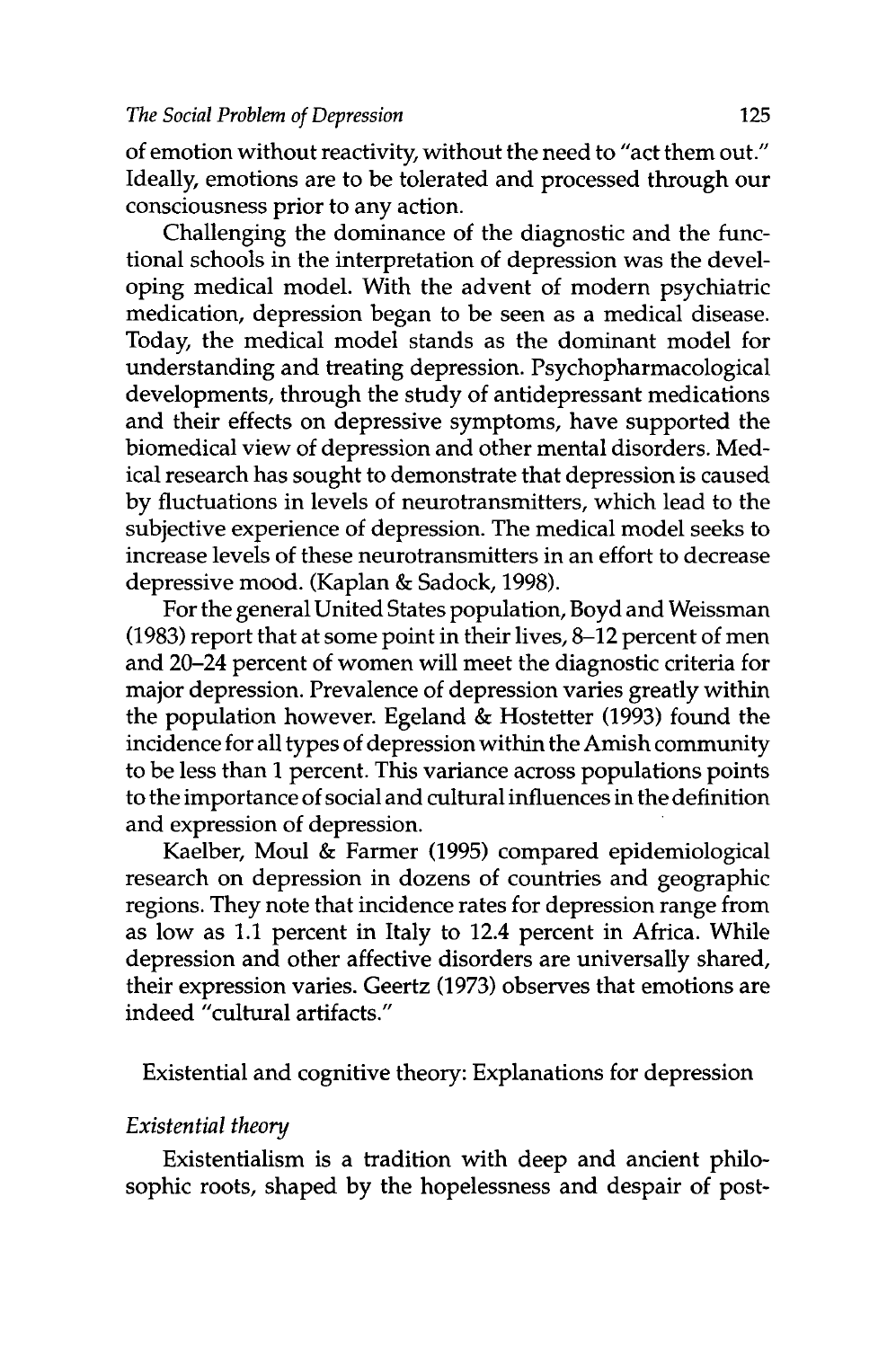WWII Europe (Mullan, 1992). Mullan (1992) comments that at the core of existentialism is man's "quest for a reason for existing without recourse to religion or outside authority" (p.554). Man is born into a state of nothingness, out of which he/she creates meaning. Existentialists contend that ideas, including the notion of God, are creations of man's existence (Sartre, 1957).

Sartre (1957) comments that this supposition often leads critics and layman alike to view existentialism as pessimistic in its conception of human nature. However, existentialists contend that just the opposite is true. Sartre (1965) calls this the first principle of existentialism: "Man is nothing else but what he makes of himself"(p. 15). The "authentic man," comes to grips with the reality of his/her existence; he/she chooses to define him/herself and creates him/herself in every action; develops meaning and purpose for him/herself. Existential novels depict characters as finding meaning and purpose in spite of the pain and suffering that surrounds them. Thus, human beings are free to seek meaning and joy in spite of difficult and even oppressive circumstances.

The notion of meaning is central to the existential conception of depression. To Camus (1955), the sense of feeling lost, characteristic of depression, is inherent in the human dilemma; because we are meaning seeking creatures in a world with no meaning, man's position is ultimately "absurd" and can lead to instability. Sartre (1957) believes that man is forlorn due to his/her being "condemned to freedom." That is, without a God that bestows upon us a prior meaning, we are totally and utterly responsible for our own meaning and joy; a painful realization which each human being needs to come to grips with, or escape, through addiction, self-destruction or anti-social acts. Yalom (1980) calls the work of Victor Frankl the most important on the existential notion of meaning. Frankl (1963) observed that those who did not find meaning in concentration camps rarely survived. They gave up hope, were forlorn, and displayed vegetative and dysphoric systems of depression.

Yalom (1980) posits that depression is more a function of an individual's lack of acceptance for personal responsibility in life. He attributes this sense of responsibility to the concept of locus of control. That is, one who accepts responsibly for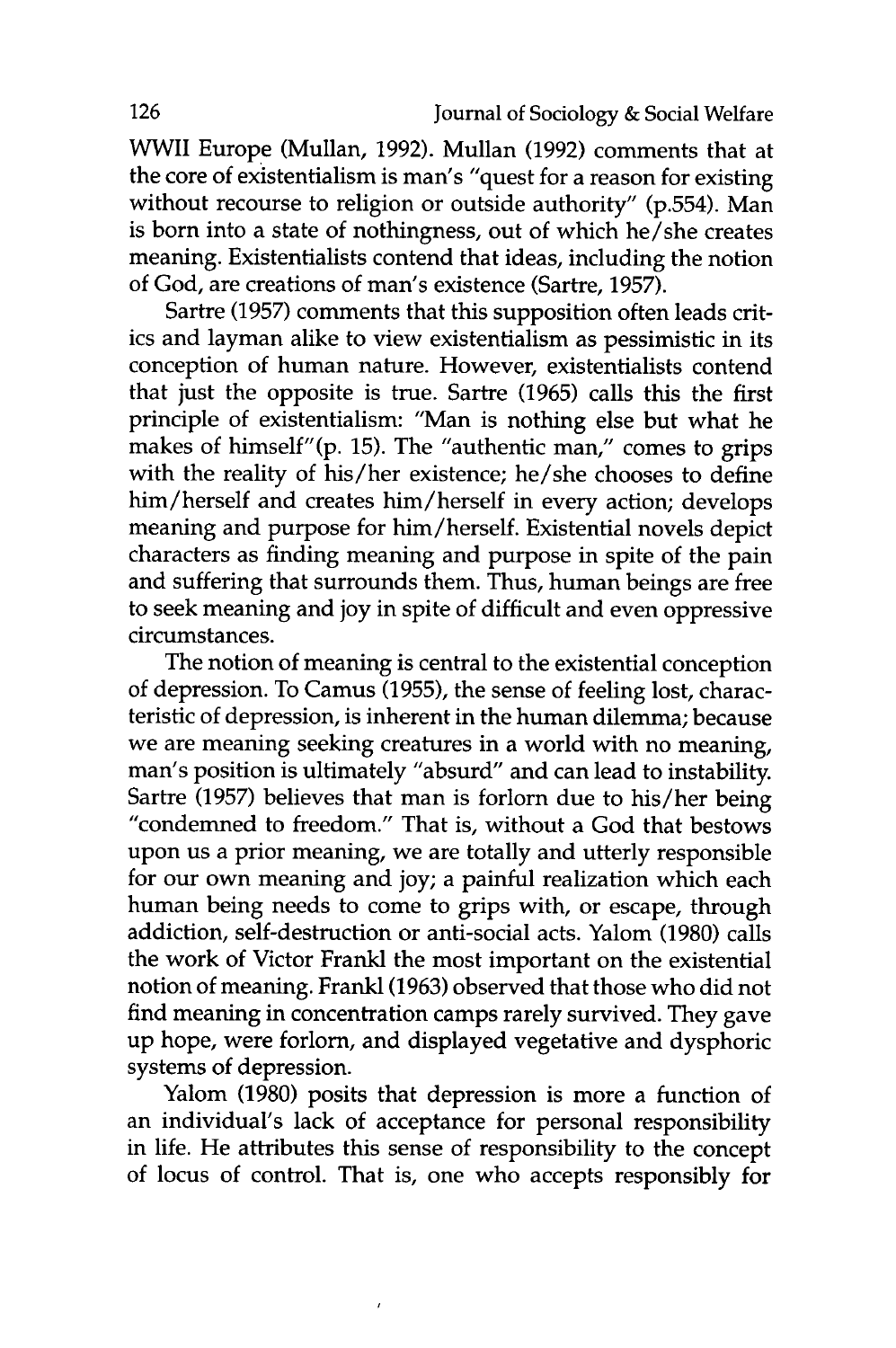creating meaning in his/her life and for his/her own actions can be said to possess a high degree of internal locus of control. Conversely, an external locus of control is a sign of "bad faith," or rejection of responsibility for one's behavior and affect. In his review of empirical research, the author found significant support for the hypothesis that depression and external locus of control are positively correlated.

#### *Cognitive Theory*

The earliest roots of cognitive theory can be traced to the Roman and Greek Stoic philosophers. Stoic philosophy can best be summarized by Epictatus (Ellis, 1962) when he proclaimed, "Men are not influenced by events, but by the views they take of events." The Stoics believed that man's rational thinking could be used to overcome the uncertainties of emotions and various problems of existence. This notion lies at the very heart of cognitive theory.

Modern cognitive theory developed along several separate epistemological tracks. This is noteworthy, as cognitive theory is actually a meta-theory incorporating many different theories, each well defined and distinct in its own right (Werner, 1986). The binding thread of each is the centrality of conscious thought in the shaping of human behavior, emotion, and change. Additionally, each of these schools have de-emphasized a positivist perspective in favor of a constructivist view, focusing on the importance of each person's perception in the construction of his/her own reality and psychopathology (Payne, 1991).

Cognitive theory, as with existentialism, eschews the ridged determinism of psychoanalytic and behaviorist schools of thought in favor of a conception of men and women as actors in the drama of their own lives.

Albert Ellis's (1958) Rational Emotive Theory (RET) marks a seminal occurrence in the development of cognitive theory. Ellis's theory holds that people's emotional disturbances are caused by idiosyncratic philosophies and constructed beliefs that lead clients to unhappiness and pain.

Another pioneer in the development of cognitive theory, Aaron Beck (1979), provides one of the most comprehensive yet simple definitions stating that cognitive theory: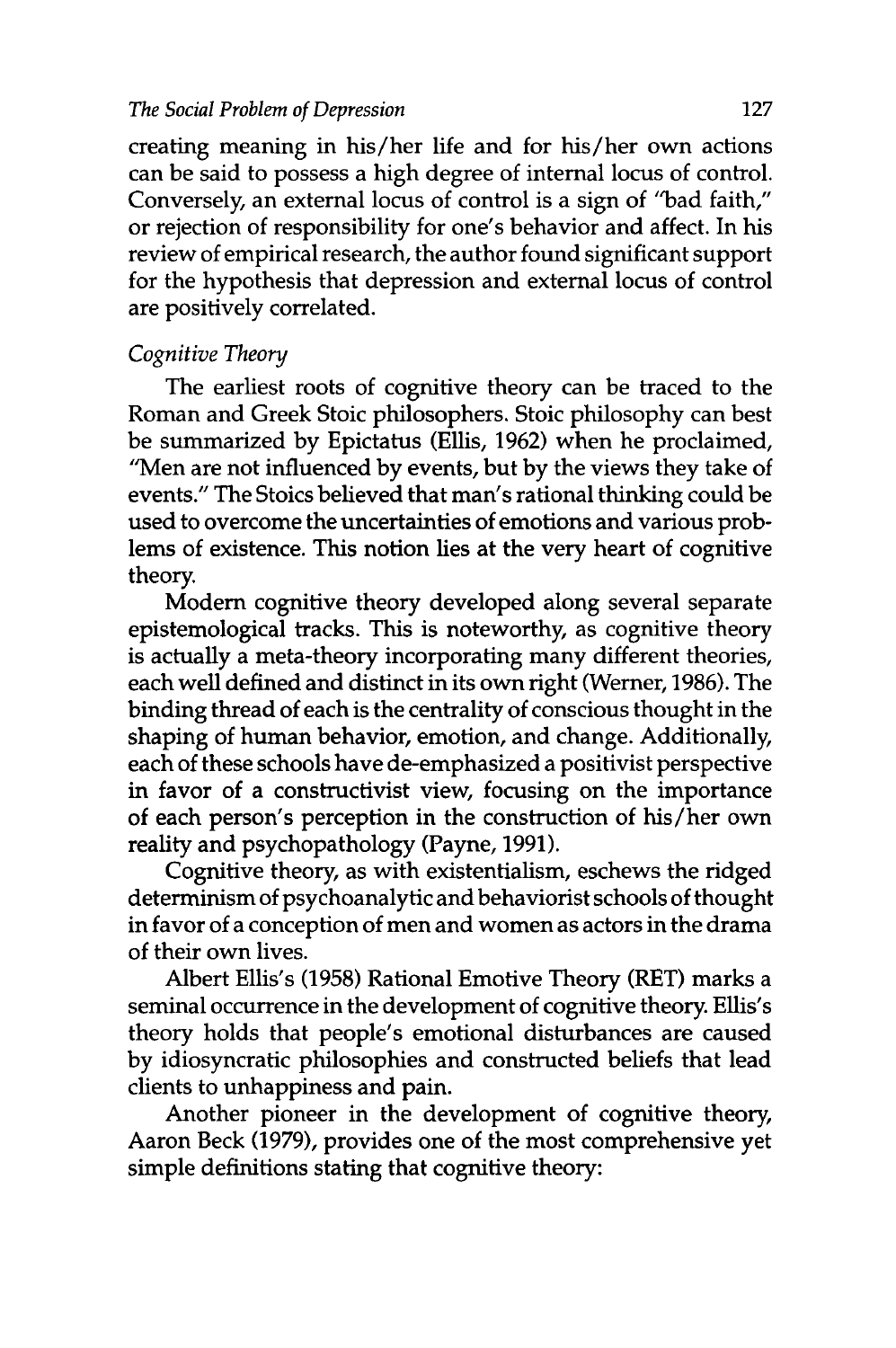consists of all the approaches that alleviate psychological distress through the medium of correcting faulty conceptions and selfsignals. The emphasis on thinking, however, would not obscure the importance of the emotional reactions which are generally the immediate source of depression. It simply means that we get to the person's emotions through his cognitions. **By** correcting erroneous beliefs, we can damp down or alter excessive, inappropriate emotional reactions. **(p.** 214).

While both existential and cognitive theories provide much insight into the nature and treatment of depression, cognitive theory's literature is far more extensive. In fact, cognitive based therapies are often considered the treatment of choice for many kinds of depression (Turnbull, **1979).**

Beck **(1972 & 1976)** concludes that the central element of depression is the experience of loss. The depressed individual regards him/herself as missing something that is necessary for his/her happiness. For Ellis **(1973),** depression is largely caused **by** irrational beliefs that lead to the experience of worthlessness. Irrational beliefs are those that are both untrue in nature and which lead to feelings that are not helpful to an individual's well-being and survival. The core irrational beliefs that lead to depression are "global evaluations of worth" and "awfulizing." **A** "global evaluation of worth" is a belief that people can be rated. According to Wallen et al. **(1980)** people become depressed as they rate themselves as being less than, or no good, based on some of their behaviors, or on their inability to achieve certain goals. Thus, instead of sometimes failing, one becomes a failure. Each successive failure becomes proof of the depressed person's inherent inadequacy.

"Awfulizing" cognitions also result in depression. "Awfulizing" refers to beliefs that exaggerate the "badness" or severity of a situation. For example, an inconvenience or a mild problem becomes a catastrophe. Both of these irrational beliefs can work together in creating/supporting depression. For instance, if someone exaggerates a problem that he/she created, he/she may then evaluate themselves as being a complete and total failure.

While irrational beliefs help us understand how cognitive content can make people depressed, the cognitive view holds that certain cognitive structures or processes can contribute to depres-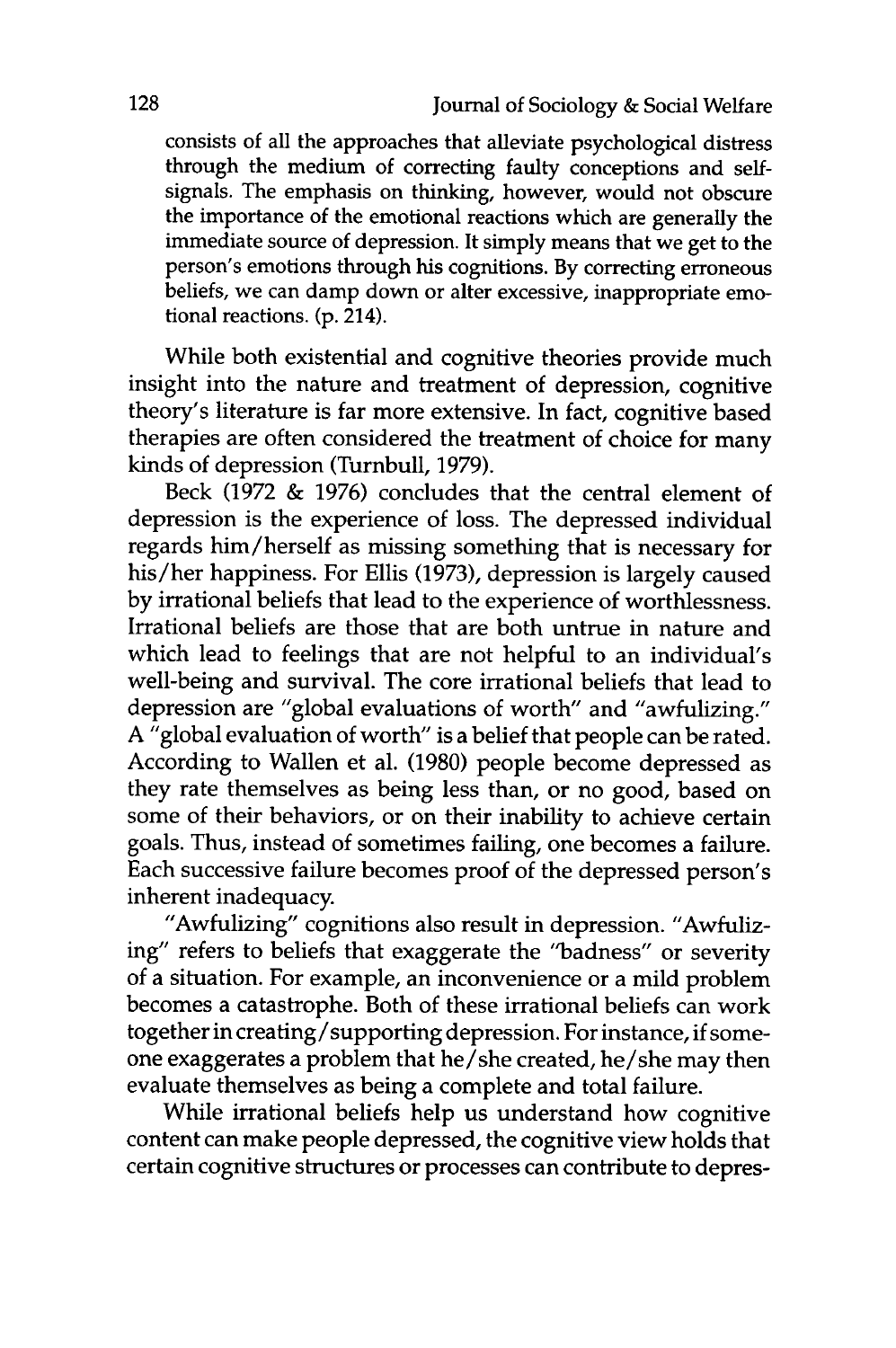#### *The Social Problem of Depression* **129**

sion as well. People who are depressed tend to make the cognitive distortions of selective abstraction (viewing only negative aspects of their behavior), dichotomous thinking (seeing themselves in good and bad terms), and over-generalization (viewing one instance of loss or failure as indicative of an overall pattern of worthlessness) (Bernard and Joyce, 1984).

## Marxist theory and the theory of oppression: Explanations for depression

#### *Marxist Theory*

Perhaps no thinker in human history has had a greater impact, or has been more misunderstood, than Karl Marx. Fromm (1961) notes that Marx's conception of mankind has been distorted in the United States largely for political reasons. Due in large part to the cold war, Marx's thinking has been discredited and devalued in American thought. When it is discussed, it has largely been relegated to economics or politics. However, according to Fromm, Marx's main concerns were for the liberation of man/women; his focus was the overcoming of alienation and the restoration of his/her capacity to be fully human. Fromm sees Marxist thought as constituting a "spiritual existentialism in secular language," opposed to the coercive and alienating effects of capitalism. Marx's main concern was not economics, but the relationships and effects of economic structures on man and his social relationships. For Marx (Ollman, 1971), a society's mode of production is the determining factor in the creation of consciousness and human relationships. Therefore, economics and labor were not necessarily important as an end in themselves, but as means of understanding human consciousness.

Central to Marx's view of human kind, and most relevant to our analysis of depression, is the notion of alienation. Marx (1844) theorized that, through the processes of the division of labor, the structural hallmark of capitalism, work shifted from being an expression of one's creative capacity to being an activity that made him/her isolated from him/herself. Work becomes merely an object, a means to an end, and stands in opposition to workers' best interests or life plans. This sense of estrangement and disengagement creates a sense of alienation, in that the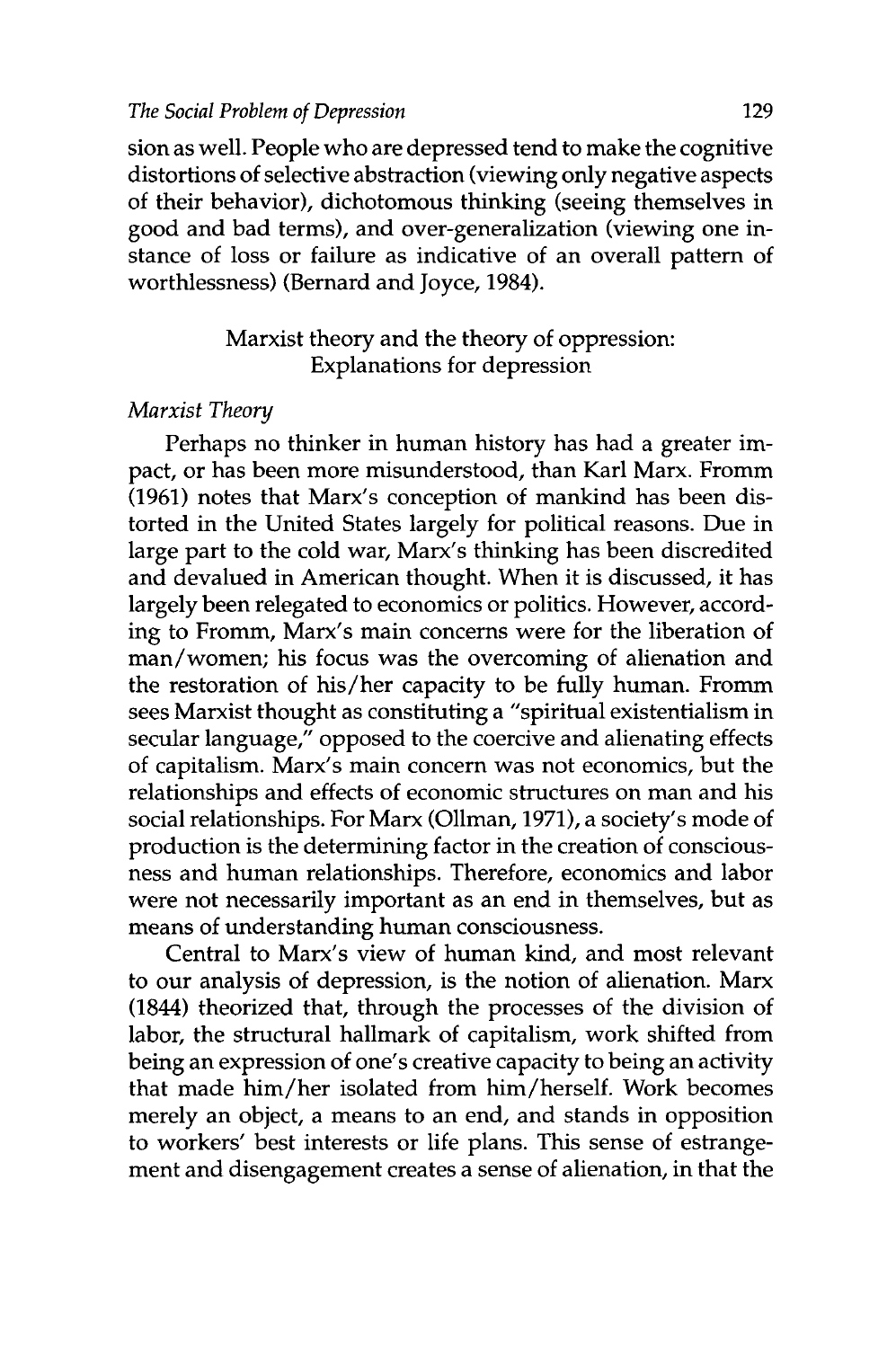object (work) is external, hostile, and powerful independent of the worker. Thus, the worker is oppressed and subjugated in the process of this alienated labor. Work, which was once an outlet for self-expression and a sense of pride, now becomes an alien means toward meeting the economic goals of ruling class elites. Therefore, the worker becomes estranged (alienated) from their work, and in the process from themselves.

According to Fromm (1961) alienation, or estrangement, means that man/woman does not feel that he/she is a part of the world, but that he/she remains alien and separate from the world, from other men and women, and from him/herself. The alienated man/woman is "empty, dead and depressed" (p. 44).

Seeman (1959) breaks alienation into five main components: powerlessness, self-estrangement, isolation, meaninglessness, and normlessness. Mirowsky and Ross (1989) assert that the loss of control and power caused by alienation is a central component to many experiences of depression. They associate depression with the social variables of powerlessness, structural inconsistency, alienated labor, and dependency.

To Marx (Ollman, 1971), alienation did not begin in capitalist societies, but it was within the context of early industrialization that man/woman became most estranged from his/her labor, and thus from him/herself. Marx saw the work of the industrialization as being labor for the sake of production of things not for the purpose of man/woman expressing his/her true nature. In other words, labor became the end, and man/woman became the means. Under previous modes of production, man/woman's use of tools in manufacturing objects was a direct expression of him/herself, controlled by his/her own hands and will. Under industrialization, the machine controlled man/woman's motion; his/her expression and use of intelligence was negated. Postman (1992), in his psychohistorical account of technology, affirms that new technologies, and our relationship to them, affect the way we feel about our lives, others and ourselves.

## *Theory of Oppression*

Research exists which correlates membership in an oppressed group with susceptibility to various mental illnesses, specifically depression (Burns, et al., 1995). Being a member of an oppressed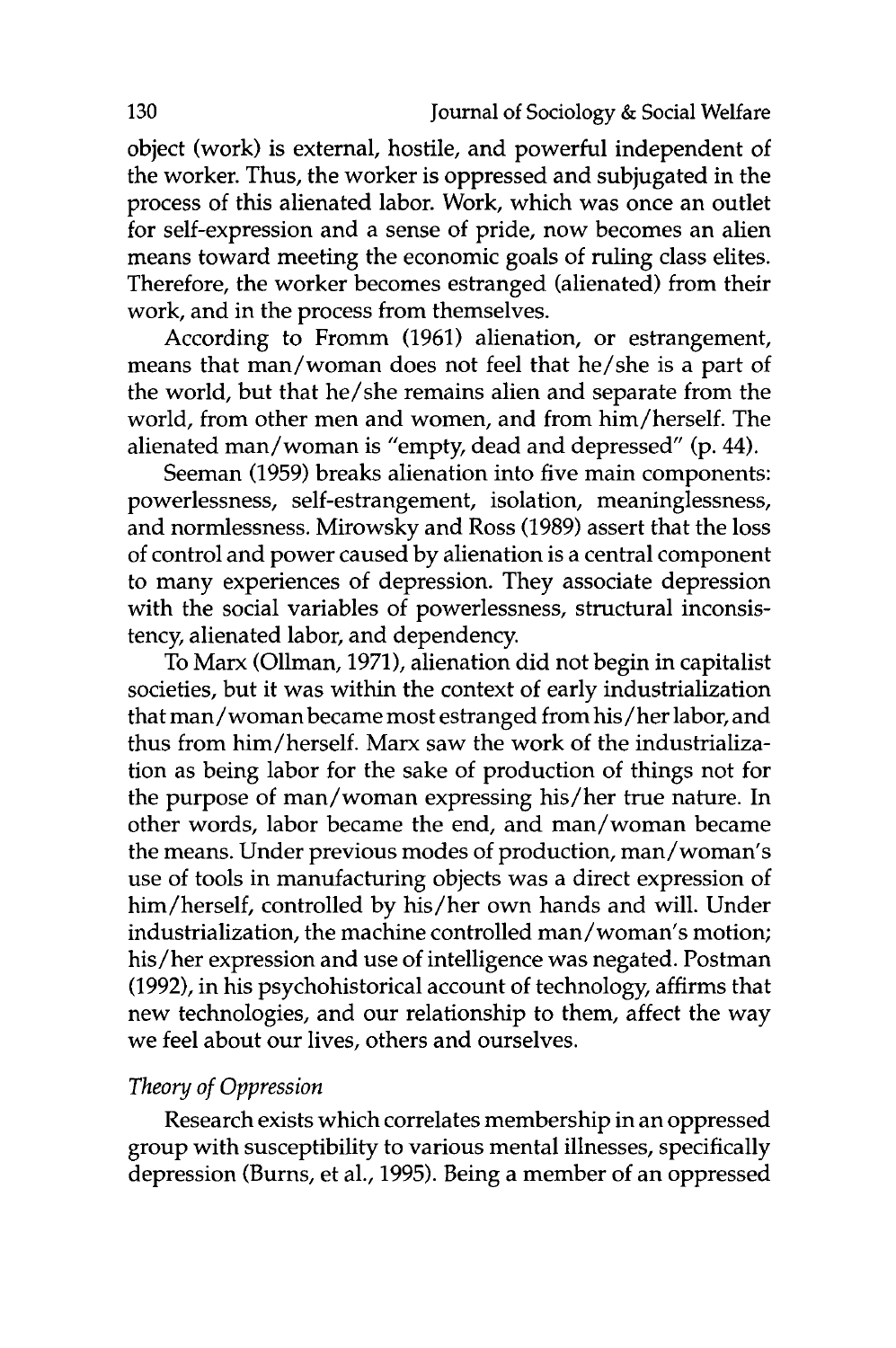group makes one susceptible to life circumstances and stressors that leave one vulnerable. Oppression becomes a multiplying psychosocial factor that can lead to an increase in depressive symptoms.

Depression is one of the main impacts of oppression (Allport, 1954; Bulhan, 1985; Chodoff, 1997; Dubois, 1993). Allport (1954) developed the concept of the "intropunitive" response in his analysis of the effects of discrimination. "Intropunitive" responses are the internalization of beliefs about oneself that are propagated by the dominant group. According to the theory, when it is not safe for an oppressed group to express their rage from being the targets of prejudice outwardly, they become "intropunitive" or self-punitive. Allport observed that oppressed people who become "intropunitive" tend to feel intensely insecure, guilty and ashamed, hallmarks of depression.

Foster (1993) calls this perspective the "mark of oppression" theory. He notes that "mark of oppression" theorists focus on the psychological damage created by experiences of oppression. Franz Fanon (1963) an Algerian psychiatrist, observed this phenomenon with clients in Northern Africa. He found that the oppression caused by racism and colonialism was responsible for many types of mental health disorders, including depression. According to Fanon, oppression leads to a "negation of the self," causing one to lose touch with who he/she is. Oppression strips one of his/her humanness, leading to a sense of confusion and despair.

Other commentators in other contexts have observed the internalization of negative concepts about the self as a response to oppression. Passive acquiescence and its concomitant depression are not merely dysfunctional reactions, but necessary for survival (Allport, 1954). For instance, African American slaves who were perceived to be too empowered and too optimistic were treated as mentally ill. Slaves who were passive and exhibited a dysphoric affect were far more likely to survive or escape torture.

The theory postulates that a goal of oppressive systems is to make oppression self-perpetuating. That is, the continuation of oppression is far more likely if the oppressed become their own psychological jailers. In his discussion of the history of slavery and racism in the United States, Burgest (1973) notes that, "the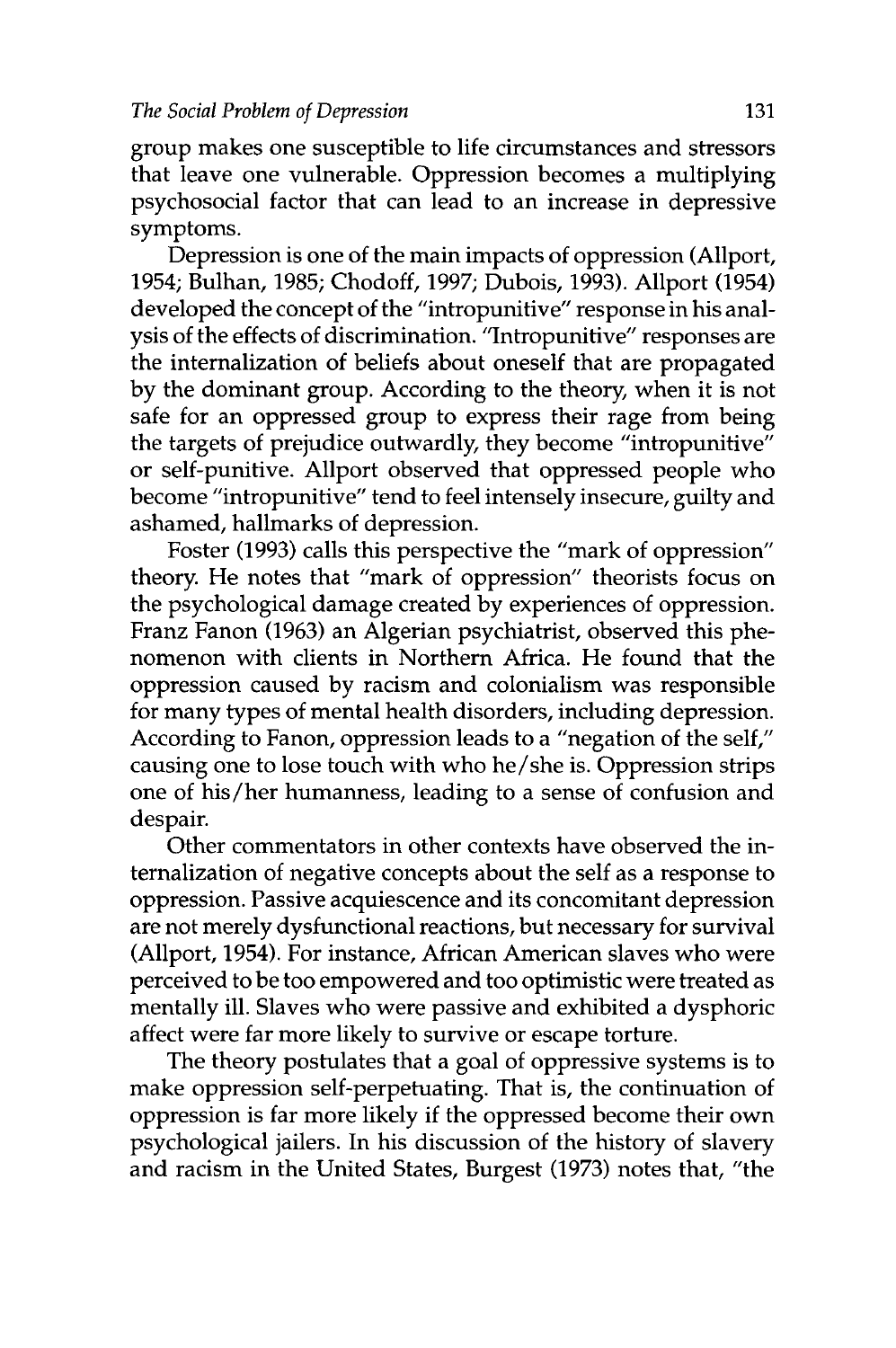Africans' psychological and cultural destruction could be perpetuated without much physical coercion for the African's view of himself was dictated by the oppressor" (p. 40).

This phenomenon is not only evident in the context of the third world or historical slavery. For instance, Titmuss (1959) demonstrates that the elite of modern welfare states, who control the means of mass communication, perpetuate notions about the laziness and inferiority of the poor as a means of social control. The welfare state, which primarily benefits the wealthy, is perpetuated in part by the poor's internalization of these social "myths" and resultant actions. By ignoring the structural arrangements of oppression, individuals will tend to blame themselves.

While both Marxist theory and theories of oppression are often seen as arcane, this is more a reflection of current socio/ political realities and conservative tendencies within both society and social work, than it is of their utility. In fact, Marxist theory is very relevant today. Postman (1992), utilizing essentially a Marxist analysis, chronicles the changes that are occurring due to industrialization. In countless ways our lives are being altered due to current changes in the means of production. For example, the advent of cyberspace may change the very way people's work lives are organized, and may very well mean a continued deterioration of geographical communities. With the continued deterioration of communities, one might predict increased feelings of isolation, and possibly related depressive symptoms. It has even been postulated that, as geographical or organic communities deteriorate, social work could lose its context for service provision, spelling the "end of social work" (Kreuger, 1997).

# Integration

A strength of social work lies in its ability to utilize theories from other disciplines. One of its weaknesses lies in developing conceptual systems for integrating such diverse pools of knowledge. The theories presented here each contribute significantly to understanding the phenomenon of depression, as well as the context of treatment, and subsequent intervention. Can these theories be integrated into a cogent whole?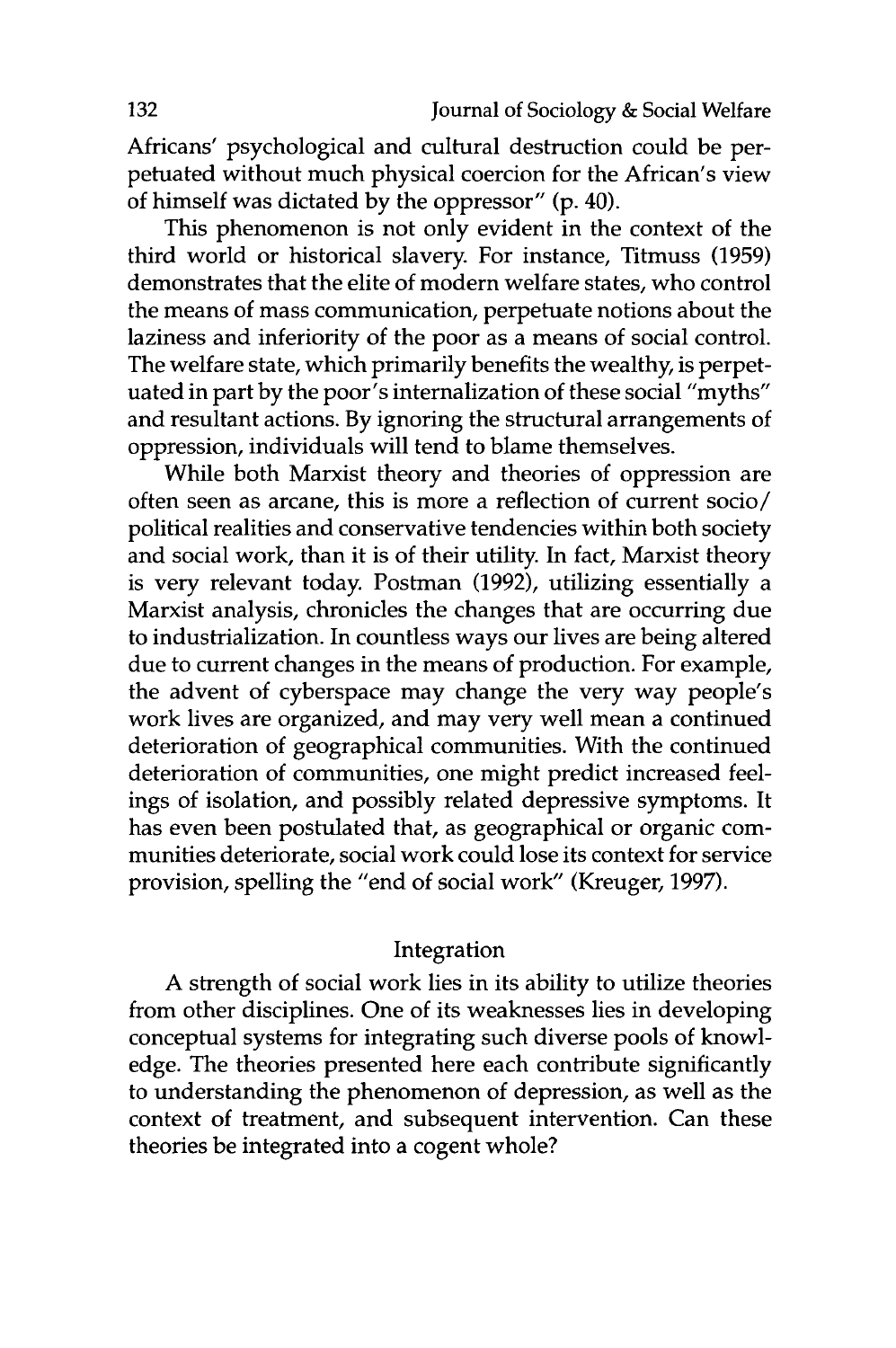It is our practice experience that the meta-perspective of cognitive theory can be an organizing principle for each of the theories examined in this paper, as well as other theories of social work practice. This section will present the beginning of a model that goes beyond traditional limitations of cognitive theory, which some construe as "blaming the victim." It is our hope that subsequent investigation may lead to a better defined model that can be validated empirically. Historically, social work has been criticized for producing knowledge that is not cumulative in nature (Greenwood, 1957). It is a limitation of this paper that this integration represents merely the beginning of a process.

Previous work towards the integration of some of these theories has been conducted. Goldstein (1982) argues for an existential-cognitive social work theory. He contends that existential concepts are largely cognitive phenomenon and are essential for social workers to address.

One of cognitive theory's key precepts is that all human knowledge is codified in our beliefs, philosophies and other types of thinking. As we have seen, different types of oppression do not haphazardly affect human emotion and behavior; nor do they do so directly. Instead, oppression affects an individual's cognitive content and structures. As a child internalizes racist messages, he/she develops a negative schema about him/herself, what is possible for his/her future, and the nature of his/her world. Mirowsky & Ross (1989) observed that conditions of powerlessness and alienation can lead to a learned sense of helplessness and the development of an external locus of control.

Kessler and Cleary (1980), as sited in Mirowsky and Ross (1989), make an important contribution to the relationship between distress and social class that has profound implications for practice and this integration. They found that members of lower socioeconomic classes are more effected by life stressors and failures than members of the middle and upper class. They found the variable was not class per say, but the perception of experiences of self-efficacy and control. That is, those in the upper classes had more experiences of efficacy, and thus were less likely to become depressed in response to distressing life events. The poor, however, develop passive styles of coping that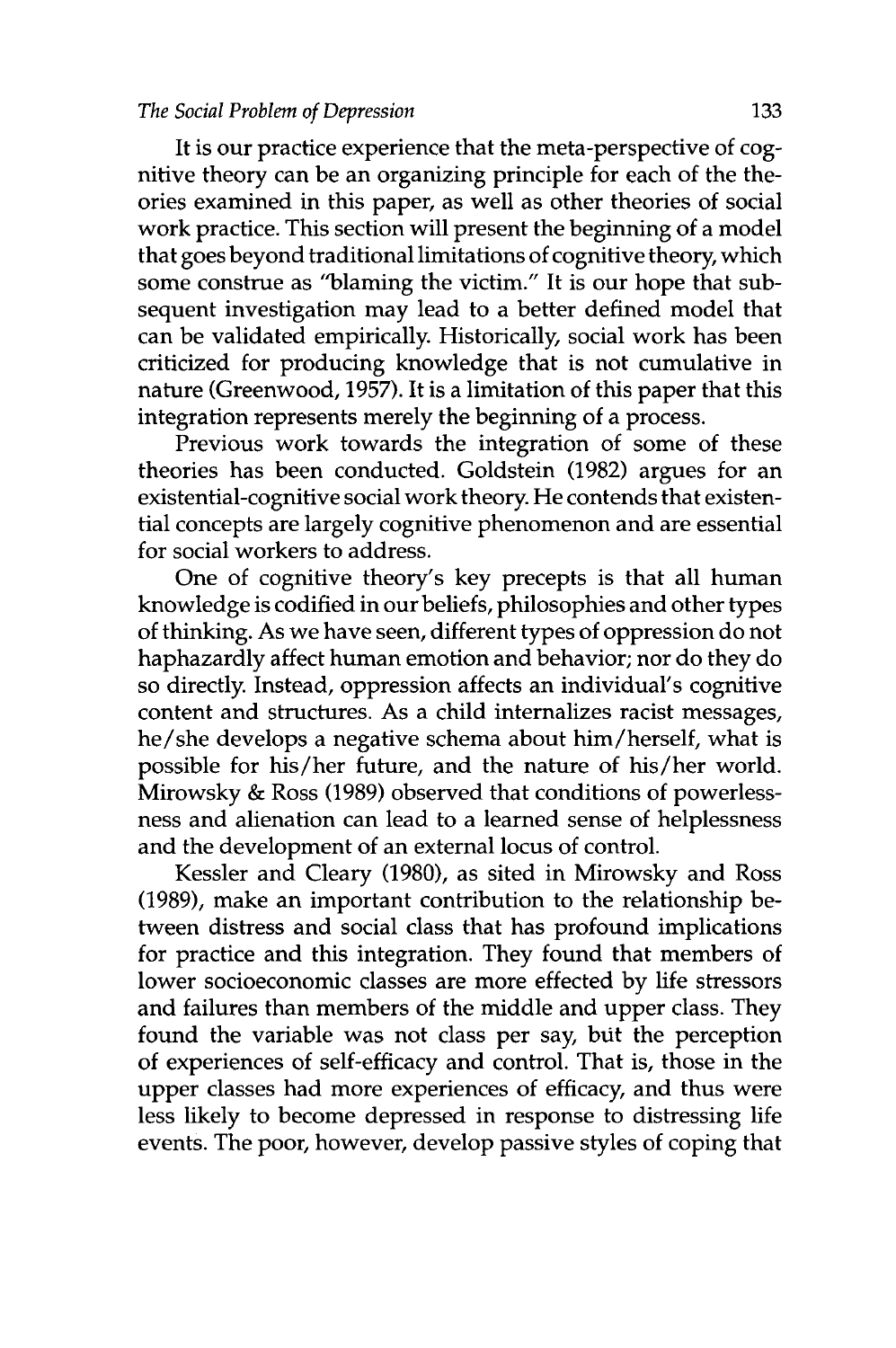perpetuate their belief in their lack of control. The authors note that medication management for this population may perpetuate the notion of powerlessness. These findings lend support to our belief that clinical and ethical issues in the treatment of depression are interrelated, and need to be part of every client assessment.

Thus, social structures, including medically oriented mental health treatment, can create the belief that one does not have the capacity to regulate his/her own feelings. Oppression creates the sense that one is not able to control his/her fate, and that it is perhaps better not to even try. Social conditions can thus contribute to the creation of beliefs that can be characterized by the existential notion of "bad faith."

#### Conclusion

These implications lead to several important conclusions for social work practice on both the direct and indirect levels. Clinical social workers must help clients to understand the social context of their depression if they are to be empowered to act to change their lives. Clients who learn to deconstruct the social roots of their depression or other psychosocial problems may be more likely to become involved in their communities to enact change. As social encounters are essential for clients who are depressed, social activism can be seen as a type of clinical intervention, not merely political activism. Further, while we are not arguing that the medical profession is intentionally medicating dissidents or those with alternative political agendas, we may be tranquilizing those who might be more politically active or radicalized if they did find a social explanation for their depression. In this sense, system maintenance is severed though the medicalization of depression. Social workers thus have an obligation to help clients make the important connection between their personal conditions and social phenomenon as a means of social change. Practice that helps the individual become socially active bridges the often segregated worlds of micro and macro practice.

Social workers must also challenge the hegemony of managed care and its treatment protocols. Too often, managed care has dictated treatment for mental health disorders in terms of types of treatments provided, how many sessions are necessary or even the types of theories preferred (Miller, 1994).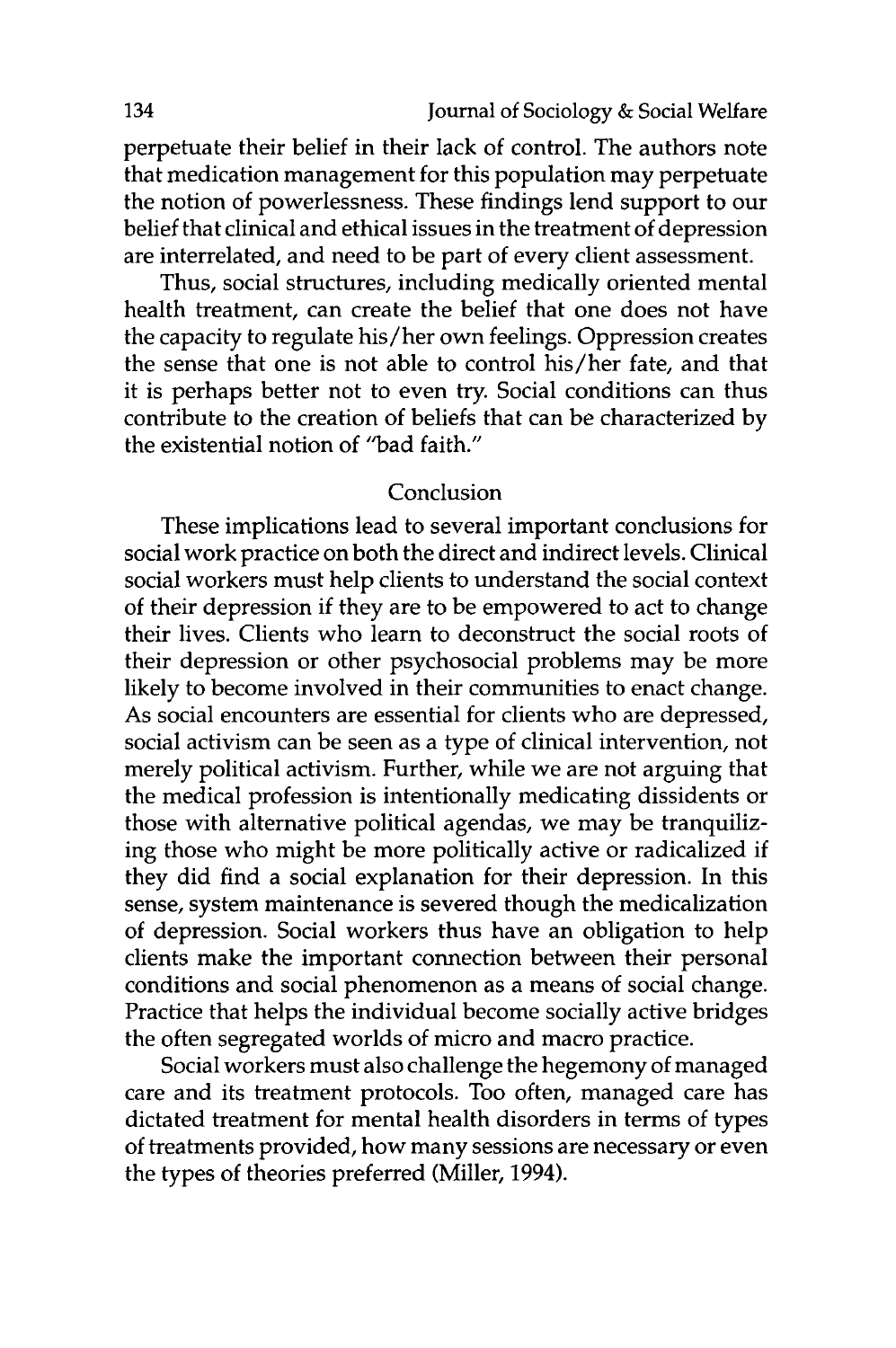#### *The Social Problem of Depression* **135**

In closing, the synthesis of these systems creates several possibilities for the treatment of depression and other emotional difficulties. It allows for an explanation of how social factors directly impact an individual. Further, it points to universal concepts (i.e. bad faith, low frustration tolerance, awfulizing and generalizations) that are causal to emotional problems, and can provide a guide to the treatment process. Additionally, as previously stated, **by** placing the etiology of these cognitions into the context of the social structures, clinicians can help clients take responsibility without blaming themselves. Lastly, the well-developed methodologies of cognitive therapies can be used to challenge these beliefs; helping to alleviate the painful symptoms caused **by** the social problem of depression.

#### References

- Allport, **G. A.** (1954). *The nature of prejudice.* New York: Addison-Wesley Publishing Co.
- Beck, **A.** T. **(1972).** *Depression: Causes and treatment.* Philadelphia: University of Pennsylvania Press.
- Beck, **A.** T. **(1976).** *Cognitive therapy and the emotional disorders.* New York: Grune **&** Stratton.
- Beck, **A.** T., Rush, B. **S.,** Emary, **G. (1979).** *Cognitive therapy of depression.* New York: Harper **&** Row.
- Bernard. M. **E. &** Joyce, M. R. (1984). *Rational emotive therapy with children and adolescents.* New York: John Wiley **&** Sons.
- Blumer, H. **(1971).** Social problems as collective behavior. *Social Problems, 18(3),* **298- 305**
- Boyd, **J. &** Weissman, **A. (1983).** Epidemiology of affective disorder. *Archives of General Psychiatry, 38,* 1039-1046.
- Boyle, P. **J., &** Callahan, **D. (1995).** Managed care in mental health: The ethical issues. *Health Affairs,* **13(3), 7-22.**
- Brussel, **J. A., &** Irwin. T. **(1973).** *Understanding and overcoming depression.* New York: Hawthorn Books.
- Buber, M. **(1955).** *Between man and man.* Boston: Beacon.
- Bulhan, H. **A. (1985).** *Franz Fanon and the psychology of oppression.* New York: Plenum Press.
- Burgest, **D.** B. **(1973).** The racist use of the English language. *The Black Scholar.* September **37-45.**
- Burghardt, **S. (1986).** Marxist theory and social work. In **F J.** Turner **(Ed.),** *Social Work Treatment* **(pp.590-617).** New York: The Free Press.
- Burns, B. **J.,** Castle, **E. J.,** Angled, **A.,** Tweed, **D.,** Sating, **D.,** Farmer, **E.** M. Z.,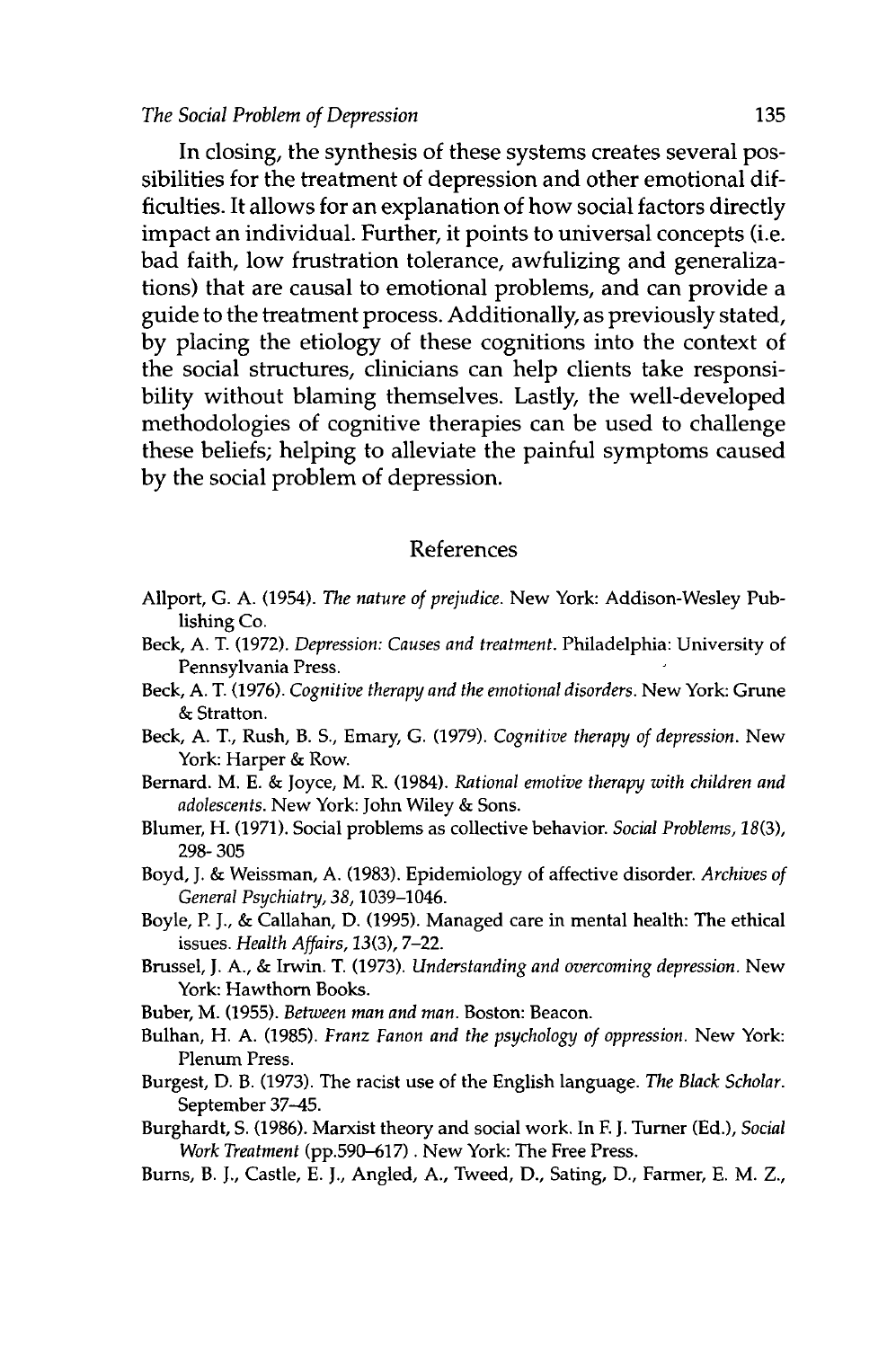& Erkanli, A. (1995). Children's mental health service use across service sectors. *Health Affairs,* 14(3), 147-159.

- Bums, D. (1980). *Feeling good: The new mood therapy.* New York: William Morrow and Company, Inc.
- Carrigan, C. (1997). *Healing depression.* Santa Fe, New Mexico: Heartsfire Books.
- Camus, A. (1942). *The stranger.* New York: Alfred A. Knopf, Inc.
- Camus, A. (1955). *The myth of Sisyphus and other essays.* Alfred A. Knopf, Inc.
- Chodoff, P. (1997). The Holocaust and its erects on survivors: An overview. *Political Psychology, 18(1),* 147-157.
- Collins, B. G. (1986). Defining feminist social work. *Social Work.* May/June, 214- 219.
- Devore, W., & Schlesinger, E. **G.** (1991). *Ethic-sensitive social work practice.* New York: Macmillan Publishing Company
- DiGiuseppe, R. (1981). *Using rational-emotive therapy effectively.* New York: Plenum Publishing.
- Dubois, W. E. B. (1993). The souls of black folks. In Daniela Geoseffi (Ed.), *On prejudice: A global perspective* (pp. 468-471). New York: Anchor Books.
- Egeland, J. A. & Hostetter, S. (1983). Amish study, 1: Affective disorders among the Amish, 1976-1980. *American Journal of Psychiatry, 140(1),* 56-61.
- Ellis, A. (1958). Rational psychotherapy. *Journal of General Psychology. 59,* 37-47.
- Ellis, A. (1962). *Reason and emotion in psychotherapy.* New York: Stuart.
- Ellis, A. (1973). My philosophy of psychotherapy. *Journal of Contemporary Psychotherapy. 6,* 13-18.
- Fanon, F. (1963). *The wretched of the earth.* New York: Grove Weidenfeld.
- Fromm, E. (1961). *Marx's conception of man.* New York: Frederick Ungar Publishing Company.
- Foster, D. (1993). The mark of oppression? Racism and psychology reconsidered. In Lionel J Nicholas (Ed.) *Psychology and oppression: critiques and proposals.* (pp.52-87). Cambridge, MA: Harvard University Press
- Frankl, V. (1963). *Man's search for meaning.* Boston: Beacon Press.
- Goldstein, H. (1982). Cognitive approaches to direct practice. *Social Services Review, 56(4),* 34-42.
- Goodwin, D. W. & Guze, S. B. (1996). *Psychiatric diagnosis.* New York: Oxford University Press.
- Greenberger, D. & Padesky, C.A. (1995). *Mind over mood: Change how you feel by changing the way you think.* New York: The Guilford Press.
- Greenwood, E. (1957). Attributes of a profession. *Social Work, 2,* 44-55.
- Kaelber, C. T., Moul, D. **E.** & Farmer, M. E.(1995). Epidemiology of depression. In E. E. Beckham & W. R. Leber (Eds.) *Handbook of depression.* (pp. 125-146). New York: The Guilford Press.
- Kaplan, H.1. & Sadock, B. J. (1998). *Synopsis of psychiatry.* Baltimore, Maryland: Williams and Wilkins.
- Katzenstein, L. (1998). *Secrets of St. John's wart.* New York: St. Martin's Press.
- Kessler, R. C., & Cleary, P. D. (1980). Social class and psychological distress. *American Sociological Review, 45,* 463-478.